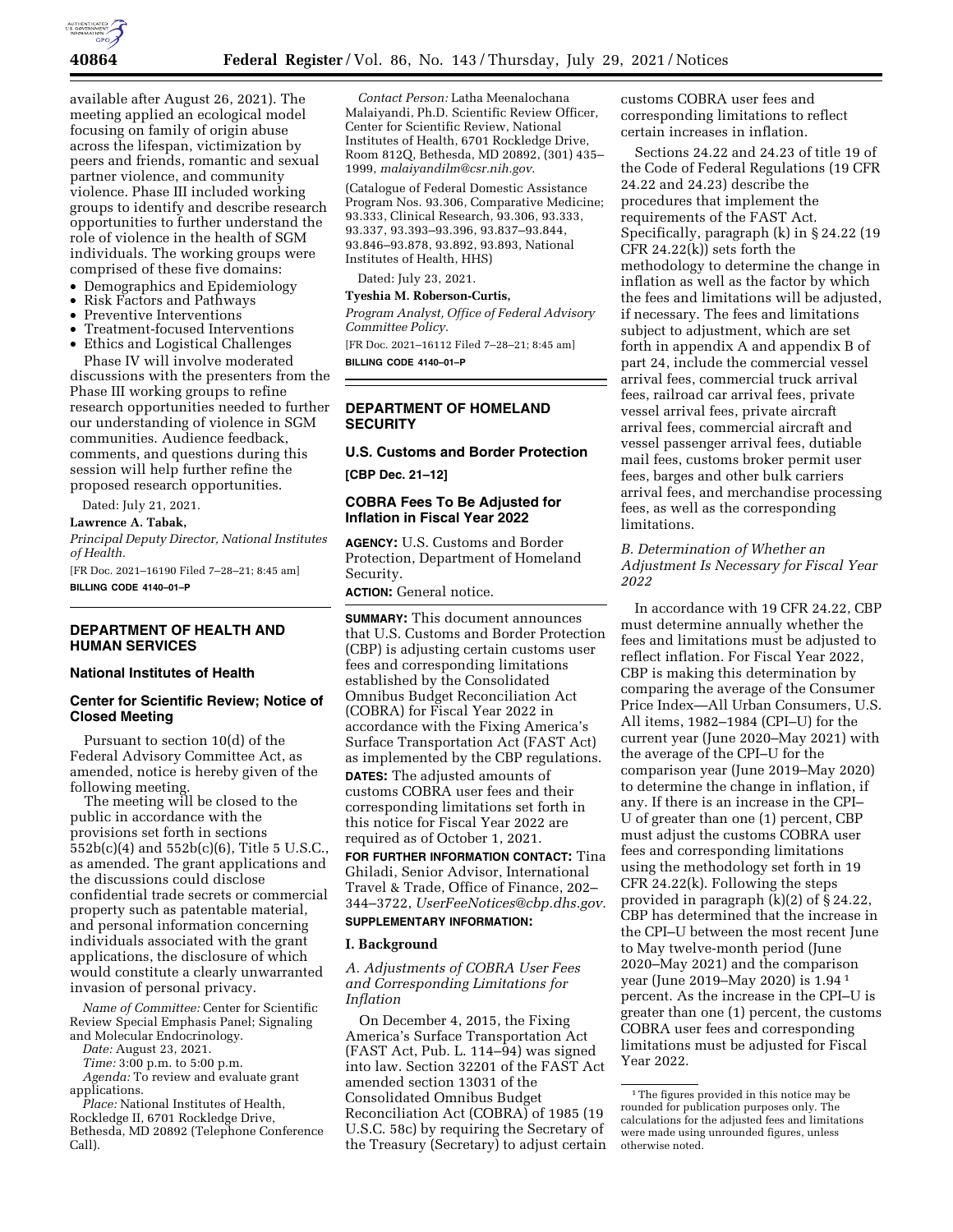### *C. Determination of the Adjusted Fees and Limitations*

Using the methodology set forth in § 24.22(k)(2) of the CBP regulations (19 CFR 24.22(k)), CBP has determined that the factor by which the base fees and limitations will be adjusted is 11.009 percent (base fees and limitations can be found in appendices A and B to part 24 of title 19). In reaching this determination, CBP calculated the values for each variable found in paragraph (k) of 19 CFR 24.22 as follows:

• The arithmetic average of the CPI– U for June 2020–May 2021, referred to as (A) in the CBP regulations, is 261.992;

• The arithmetic average of the CPI– U for Fiscal Year 2014, referred to as (B), is 236.009;

• The arithmetic average of the CPI– U for the comparison year (June 2019– May 2020), referred to as (C), is 257.092;

• The difference between the arithmetic averages of the CPI–U of the comparison year (June 2019–May 2020) and the current year (June 2020–May 2021), referred to as (D), is 4.900;

• This difference rounded to the nearest whole number, referred to as (E), is 5;

• The percentage change in the arithmetic averages of the CPI–U of the comparison year (June 2019–May 2020) and the current year (June 2020–May 2021), referred to as (F), is 1.94 percent;

• The difference in the arithmetic average of the CPI–U between the current year (June 2020–May 2021) and the base year (Fiscal Year 2014), referred to as (G), is 25.984; and

• Lastly, the percentage change in the CPI–U from the base year (Fiscal Year 2014) to the current year (June 2020– May 2021), referred to as (H), is 11.009 percent.

*D. Announcement of New Fees and Limitations* 

The adjusted amounts of customs COBRA user fees and their corresponding limitations for Fiscal Year 2022 as adjusted by 11.009 percent set forth below are required as of October 1, 2021. Table 1 provides the fees and limitations found in 19 CFR 24.22 as adjusted for Fiscal Year 2022, and Table 2 provides the fees and limitations found in 19 CFR 24.23 as adjusted for Fiscal Year 2022.

TABLE 1—CUSTOMS COBRA USER FEES AND LIMITATIONS FOUND IN 19 CFR 24.22 AS ADJUSTED FOR FISCAL YEAR 2022

| 19 U.S.C. 58c | 19 CFR 24.22       | Customs COBRA user fee/limitation                                                                                   | New fee/limitation<br>adjusted in<br>accordance with<br>the FAST Act |
|---------------|--------------------|---------------------------------------------------------------------------------------------------------------------|----------------------------------------------------------------------|
|               | (b)(1)(i)          |                                                                                                                     | \$485.11                                                             |
|               | (b)(1)(ii)         | Limitation: Calendar Year Maximum for Commercial Vessel Arrival Fees                                                | 6,610.63                                                             |
|               | $(b)(2)(i)$        |                                                                                                                     | 122.11                                                               |
|               | (b)(2)(ii)         | Limitation: Calendar Year Maximum for Barges and Other Bulk Carriers Arrival<br>Fees.                               | 1,665.15                                                             |
|               | $(c)(1)$           |                                                                                                                     | 6.10                                                                 |
|               |                    | Limitation: Commercial Truck Calendar Year Prepayment Fee <sup>4</sup>                                              | 111.01                                                               |
|               |                    |                                                                                                                     | 9.16                                                                 |
|               |                    |                                                                                                                     | 111.01                                                               |
|               | $(e)(1)$ and $(2)$ | Fee and Limitation: Private Vessel or Private Aircraft First Arrival/Calendar<br>Year Prepayment Fee.               | 30.53                                                                |
|               |                    |                                                                                                                     | 6.11                                                                 |
|               |                    | Fee: Commercial Vessel or Commercial Aircraft Passenger Arrival Fee                                                 | 6.11                                                                 |
|               | $(g)(1)(ii)$       | Fee: Commercial Vessel Passenger Arrival Fee (from one of the territories and<br>possessions of the United States). | 2.14                                                                 |
|               |                    |                                                                                                                     | 153.19                                                               |

# TABLE 2—CUSTOMS COBRA USER FEES AND LIMITATIONS FOUND IN 19 CFR 24.23 AS ADJUSTED FOR FISCAL YEAR 2022

| 19 U.S.C. 58c | 19 CFR 24.23              | Customs COBRA user fee/limitation                                                                            | New fee/limitation<br>adjusted in<br>accordance with<br>the FAST Act |
|---------------|---------------------------|--------------------------------------------------------------------------------------------------------------|----------------------------------------------------------------------|
|               | (b)(1)(i)(A)              | Fee: Express Consignment Carrier/Centralized Hub Facility Fee, Per Individual<br>Waybill/Bill of Lading Fee. | \$1.11                                                               |
|               | $(b)(4)(ii)$ <sup>5</sup> | Limitation: Minimum Express Consignment Carrier/Centralized Hub Facility<br>Fee <sup>6</sup>                 | 0.39                                                                 |

<sup>2</sup>The Commercial Truck Arrival Fee is the CBP fee only; it does not include the United States Department of Agriculture (USDA) Animal and Plant Health Inspection Service (APHIS) Agricultural and Quarantine Inspection (AQI) Services Fee (currently \$7.55) that is collected by CBP on behalf of USDA to make a total Single Crossing Fee of \$13.65. *See* 7 CFR 354.3(c) and 19 CFR 24.22(c)(1). Once eighteen Single Crossing Fees have been paid and used for a vehicle identification

number (VIN)/vehicle in a Decal and Transponder Online Procurement System (DTOPS) account within a calendar year, the payment required for the nineteenth (and subsequent) single-crossing is only the AQI fee (currently \$7.55) and no longer includes CBP's \$6.10 Commercial Truck Arrival fee (for the remainder of that calendar year).

3The Commercial Truck Arrival fee is adjusted down from \$6.11 to the nearest lower nickel. *See*  82 FR 50523 (November 1, 2017).

<sup>4</sup>The Commercial Truck Calendar Year Prepayment Fee is the CBP fee only; it does not include the AQI Commercial Truck with Transponder Fee (currently \$301.67) that is collected by CBP on behalf of APHIS to make the total Commercial Vehicle Transponder Annual User Fee of \$412.68.